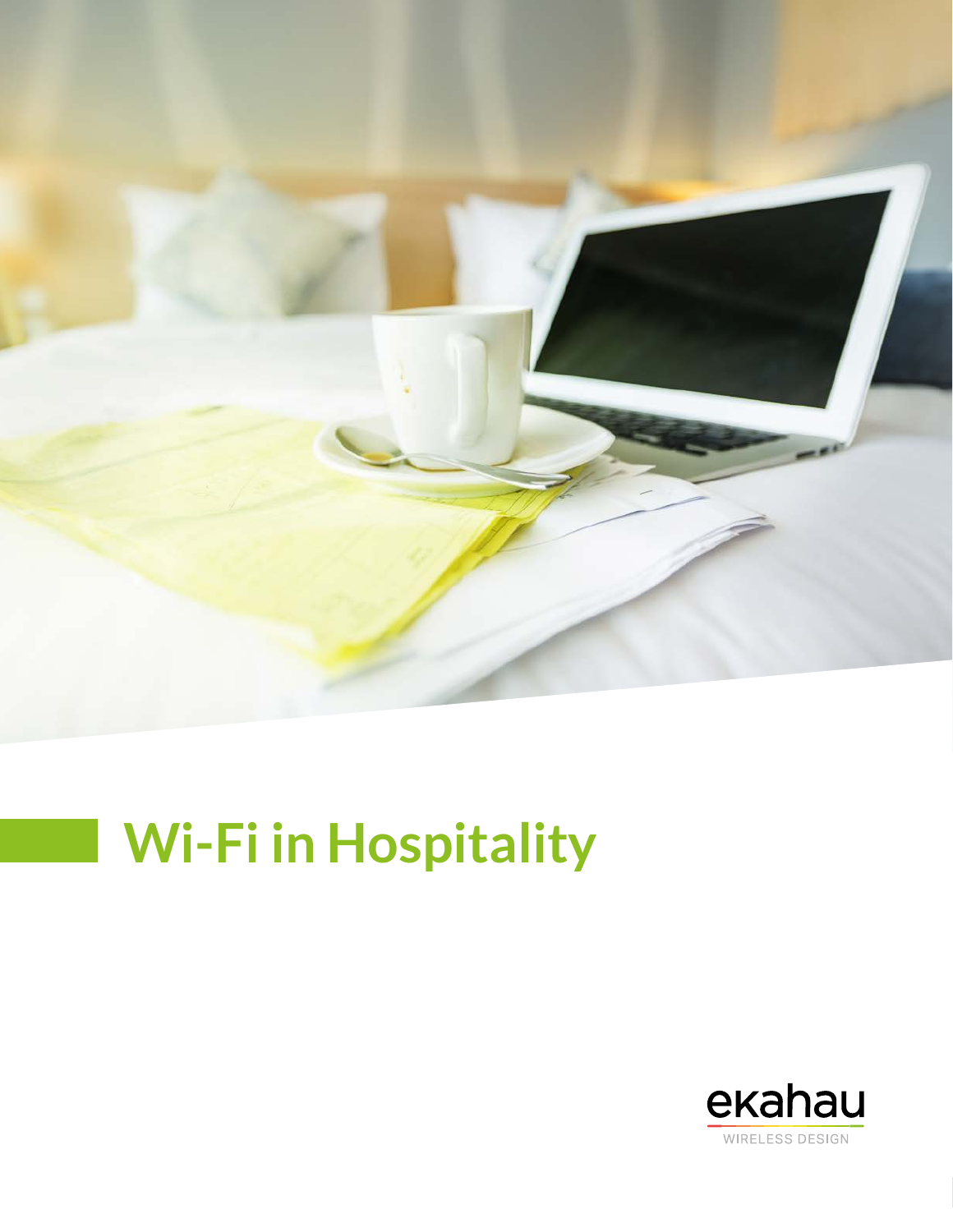

# Introduction

Hospitality is an extremely challenging environment for designing and deploying Wi-Fi networks. The client device population of the guests literally changes on a nightly basis, so there is a constant barrage of new and unknown devices that are using the network. It is also quite common for guests to have multiple client devices (i.e., laptops, tablets, and smartphones) connected simultaneously, and to use their own devices for entertainment, such as streaming media from Netflix or Amazon Prime. Guests expect the same level of experience that they are used to at home, and the quality of the Wi-Fi (or lack thereof) is often considered to be more important than basics like clean sheets and towels. Thus, the demands from guests on the network are extremely high.

Add into this that the guest access may not necessarily be the only traffic on the local area network (LAN). Many hotels are using the Wi-Fi network for internal operations, such as directing housekeeping and maintenance staff, security and access control, VoIP systems for the in-room phones, IPTV, minibar monitoring, as well as for creating "smart guest rooms" with IoT devices to control temperature and lighting when the rooms are unoccupied. In New York City, there is also an ordinance that all staff members have to wear an emergency panic button that will indicate the approximate location of the staff

member in the hotel when pressed, and most of these systems work over Wi-Fi.

This white paper will examine the key technologies and design considerations when deploying a wired and wireless network in hospitality environments.

# Understanding Your Requirements and **Constraints**

Before undertaking a wireless deployment, it is critical to understand the key requirements (i.e., what the design needs to do) and constraints (i.e., what the design needs to work around) for the hospitality project. The requirements can generally be categorized as follows:

**1. Usage:** It is important to capture how the internal LAN is going to be used, and which applications and devices are going to be wireless vs. wired. In all hospitality environments, the network will at least be used for guest access. Guests will generally have relatively modern client devices, though devices like e-readers and low-end tablets and smartphones will generally be 2.4 GHz only, so expect to need to support dual-band 2.4 GHz and 5 GHz operation. Guest access is typically on an unencrypted SSID, and access may be controlled by means of a *captive portal.*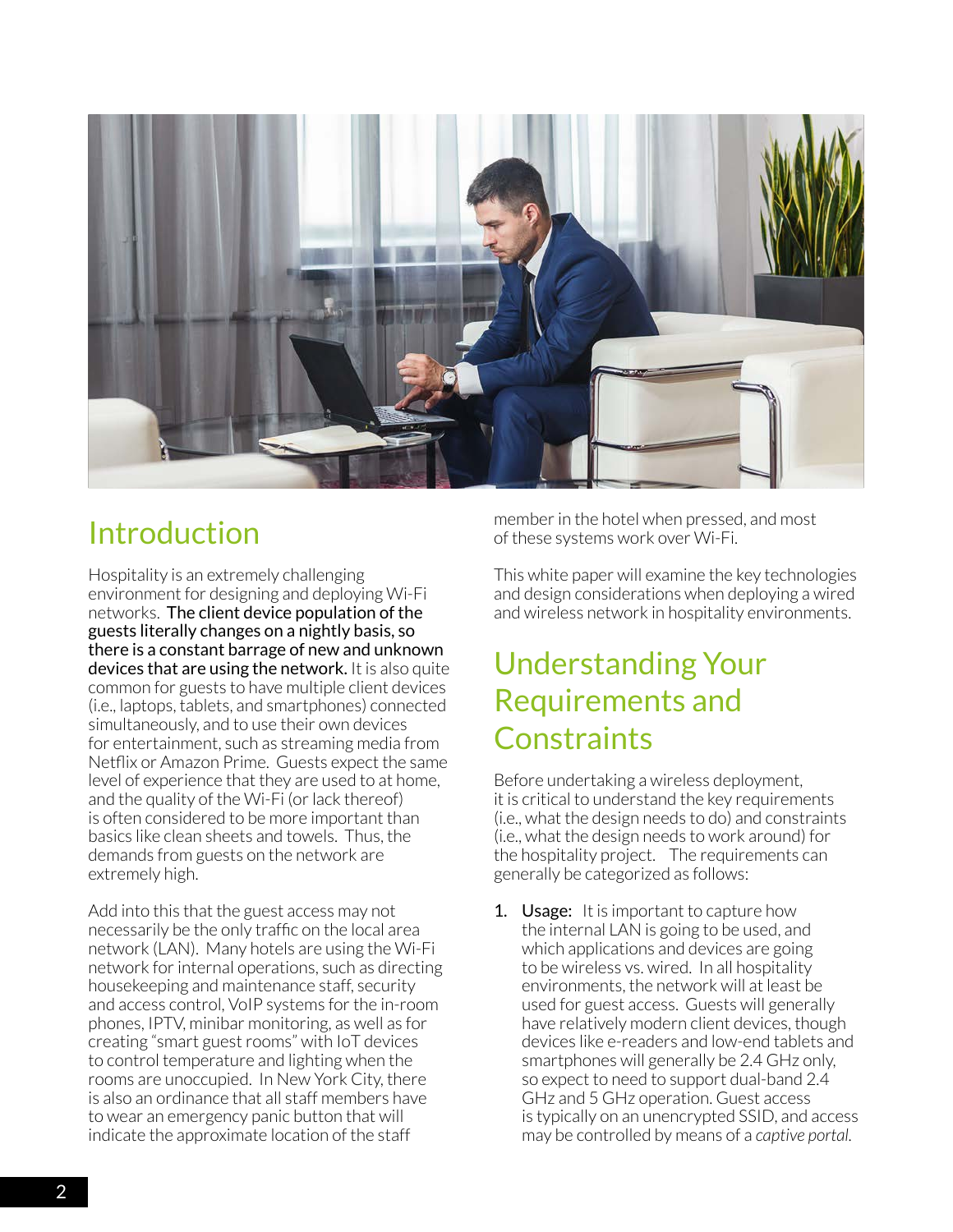There is usually a distinction between front-of-house, where guests and customers are located and back-ofhouse, which is purely for operations and facilities.

Client isolation is critical for security, along with strong VLAN isolation from any other network applications. The trend has been for most properties to provide Wi-Fi to guests for free, but some higher-end venues still charge for it or allow for a hybrid model where some level of service is free but a higher tier service needs to be paid for. When doing paid deployments, the captive portal usually needs to be integrated with the hotel's *Property Management System* (PMS), and not all captive portal hardware vendors support this.

Many hospitality environments may also incorporate several other network applications, not all of them wireless, that need to be considered in scoping out the project. Some example applications include security and surveillance, access control, IPTV, VoIP, minibar monitoring, point-of-sale (for restaurants and shops), panic button badges, and in-room IoT devices. If there are multiple applications, each application will likely need to have a dedicated VLAN and, if wireless, a dedicated SSID as well. Note that these additional wireless network applications generally must have WPA2 security to prevent access by hotel guests, but at least some of these wireless appliances likely will not support WPA2 Enterprise (i.e., authentication via a RADIUS server), so at least some of these networks will need to rely upon WPA2 Personal security with a dedicated passphrase. Many of these wireless appliances, especially IoT appliances, are likely to be 2.4 GHz only.

2. Coverage: There is usually a distinction between front-of-house, where guests and customers are located and *back-of-house,*  which is purely for operations and facilities. Depending on the application, the available wireless SSIDs are often different in these areas; for instance, one generally does not want to provide guest access in the back-ofhouse areas, nor does one want to provide point-of-sale access on the guest room floors.

Typical deployments will generally allow for one AP to cover a few guestrooms, depending on location and building materials, so the client density per AP is generally not high on the guestroom floors. That said, many hospitality venues also may incorporate an attached banquet facility or conference center, which will require a high capacity design for those specific areas. Thus, in hospitality, there may be a mix of *design for coverage vs. design for capacity* within the same project.

The layout of the property is also extremely important. There may or may not be Ethernet wiring into individual guest rooms. A hotel may be a single mid-rise or high-rise building, or it may consist of multiple buildings that may or may not have fiber or Ethernet infrastructure connecting them. If designing for multiple buildings, then a separate design for the wireless backhaul infrastructure needs to be performed. Motels will generally have outside hallways, meaning that outdoor APs may be required to provide outside-in coverage. Some facilities may require outdoor coverage in particular areas, such as pools, outdoor dining or banquet areas, and even parking facilities.

Peak usage times are usually evenings and weekends, when the guest rooms are occupied.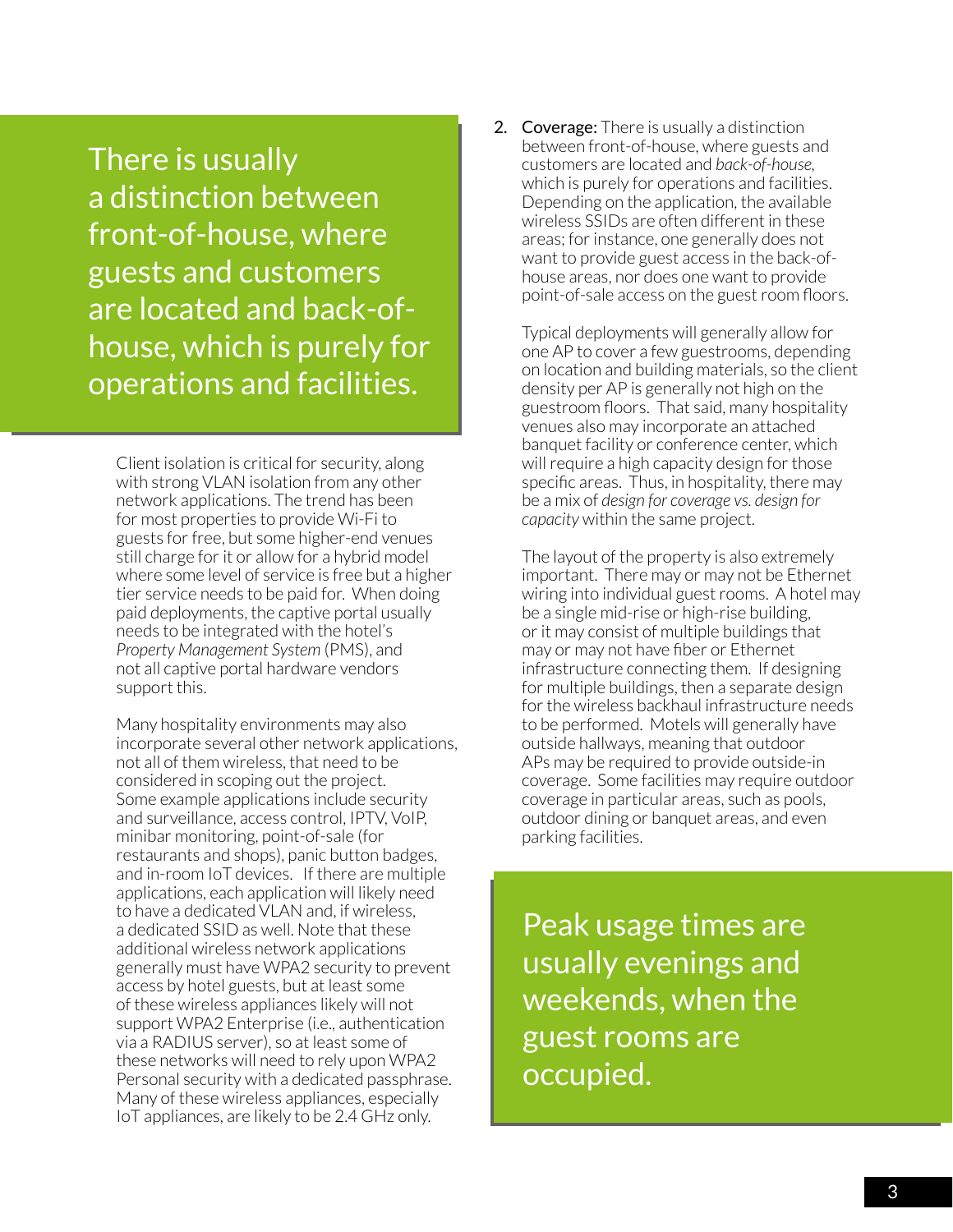Expect to need to deal with many different players relying on the same router, switch, and Wi-Fi infrastructure equipment.

- 3. Capacity: Capacity is generally moderate to high in terms of bandwidth utilization by guests, as users are often streaming movies or television on their devices. Peak usage times are usually evenings and weekends, when the guest rooms are occupied. For hotels with conference centers, peak usage will also be event-based. By comparison, most applications for back-of-house operations usually do not take up significant bandwidth.
- 4. Monitoring and Control: Most hospitality facilities are generally not running the network themselves, but rather outsource this to a separate *Wireless Internet Service Provider (WISP).* There may be multiple providers who need to interact, as usually the company managing the guest network is different than the company managing the corporate PCs and property management system, which may be different from the VoIP supplier, which may be different than the IPTV supplier, etc. Expect to need to deal with many different players relying on the same router, switch, and Wi-Fi infrastructure equipment.
- 5. Integration and Infrastructure: The wireless network is only as good as the wired infrastructure that supports it. If each room has a wired Ethernet port, either for wired guest access or for other applications like VoIP phones and IPTV, it is important to scope out the correct quantity of PoE and non-PoE switches for each intermediate distribution frame, and to ensure that the backhaul (either wired or wireless) to the main distribution frame is not a bottleneck in the flow of traffic. The bandwidth coming into the property

will generally also need to scale based on the number of guest rooms, typically with a fairly low oversubscription ratio of around 10:1 or less.

By comparison, constraints are what the design needs to work around. Constraints will often drive the design solution and may prevent some of the desired requirements from being fulfilled. While constraints are unique to each project, the typical constraints encountered in hospitality deployments are as follows:

- **Budget:** The desired functionality of the network may exceed the funds available to implement it. That said, budget can often help focus the designer on what requirements are critical vs. nice to have. Budget may constrain the choice of AP hardware and vendor, though often this helps from overdesigning the network. In many instances, the requirements can be satisfied by using \$100 access points, so selecting \$1,000 access points with numerous bells and whistles that will never actually get used can prove to be a bad design decision.
- Aesthetics: In general, people don't like seeing antennas, which tends to lead to using APs with internal antennas that are less noticeable. Many higher-end hospitality environments will take it a step further, where so much energy and money has been invested in the look and feel of the décor that they do not want to see the access points at all, irrespective of how that affects the actual functionality of the APs. Most APs with plastic enclosures can be safely painted (with non-metallic paint) and have their LEDs disabled, to make them extremely hard to notice. Some venues may require physically hiding the APs in access panels or above drop ceiling tiles.
- **Mounting Restrictions:** In a hospitality environment, this generally means whether or not there is Ethernet wiring available in the individual guest rooms / suites. It is almost always better to put wired APs into particular guest rooms, but hallway deployments are sometimes unavoidable, especially in motels and in older hotels that don't have the wiring infrastructure and where installing such wiring would be prohibitively expensive.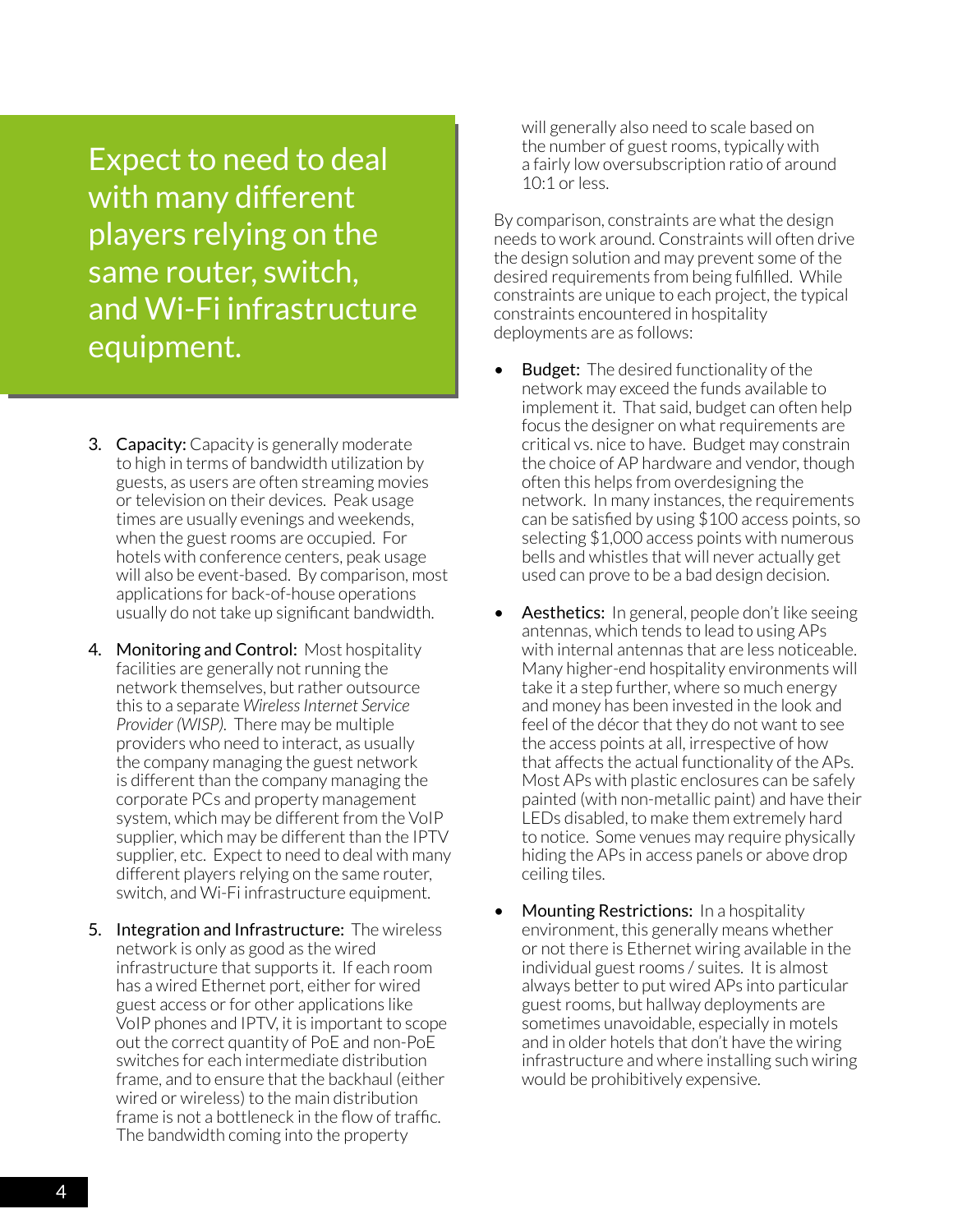

**External Interference:** If the hotel is reasonably isolated from other buildings, there is unlikely to be any external interference from other sources of Wi-Fi. Most hospitality locations, however, are specifically placed so as to be convenient to access for their intended guests. Hotels in urban or dense suburban environments are therefore likely to have significant exposure to Wi-Fi interference from neighboring buildings. Even when using auto-channel and auto-power algorithms, the levels of interference may prove problematic in certain parts of the building.

## Design: AP Selection

Generally, aesthetic constraints will dictate the selection of an indoor AP with internal antennas. If there is Ethernet wiring available in the guest rooms, a wall-plate AP is often a very good option for guest rooms. Wall-plate APs are designed to fit over an existing Ethernet wall-jack, and generally have a built-in switch with 3-4 Ethernet ports, often with one port providing IEEE 802.3af PoE pass-through. The built-in switch allows the connection of wired devices in the room, such as an IPTV or a VoIP guest phone.

For most hospitality applications, APs rated for SMB applications are generally sufficient. A large enterprise access point is likely to be overkill, incurring additional up-front and ongoing licensing costs for features that really are never going to be

It is almost always better to put wired APs into particular guest rooms, but hallway deployments are sometimes unavoidable

used in practice. Unfortunately, most WISPs tend to pick the AP vendor and models that they are most comfortable with, not necessarily the vendor and model that is most suitable to the application. This is why it is important to fully understand your requirements and constraints before selecting an AP model to design around.

For public areas like the lobby, hotel restaurant, banquet and meeting rooms, and conference centers, it may be appropriate to select APs more suited for high-capacity usage. While most WISPs generally will avoid mixing and matching AP vendors at a property, it can be done successfully and may be both advisable and appropriate when the coverage requirements for the guest room floors are very different from the capacity requirements for the public areas.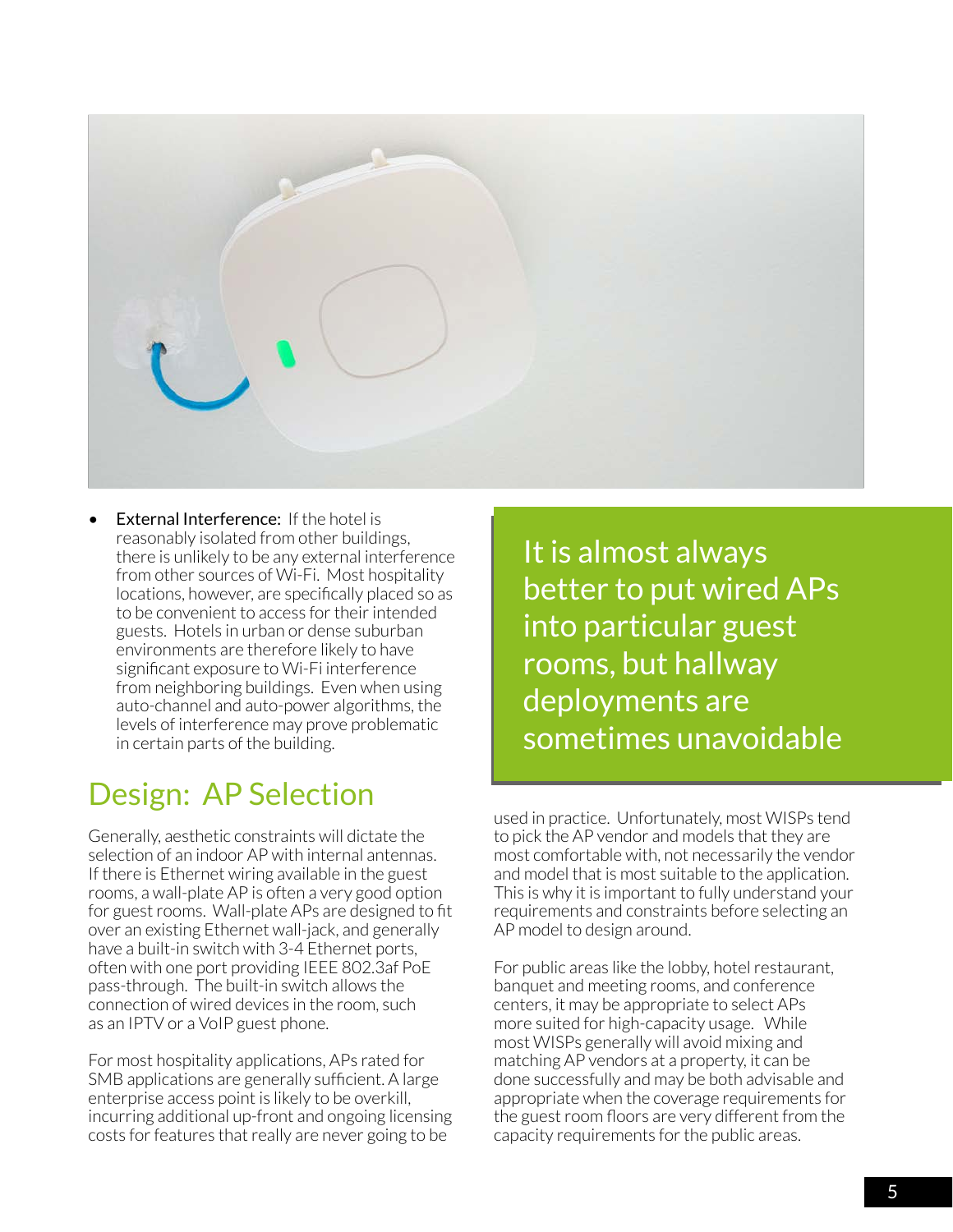### APs Deployed in the Hallways

### Wi-Fi Coverage - 2.4 & 5 GHz



#### Channel Overlap - 2.4 & 5 GHz



#### APs Deployed in Rooms

Wi-Fi Coverage - 2.4 & 5 GHz



Channel Overlap - 2.4 & 5 GHz



*Figure 1: Hallway vs. in-room deployment for a typical hotel guest room floor.*

### AP Locations

The job of an AP is to communicate with client devices. Since client devices tend to have much weaker transmitters than APs, the placement of the AP needs to be done so as to facilitate the client's ability to talk to the AP, which is usually counterintuitive to most installers. As a general rule, the APs should be placed as close as possible to the client devices with as few walls or other obstructions as possible between the AP and the client devices. Conversely, to minimize selfinterference and to maximize channel re-use, neighboring APs in a deployment should be placed as far apart from each other with as many walls or other structures as possible to minimize how well neighboring APs can see each other. A hallway deployment violates both of these conditions, so it is almost always advisable to deploy APs in the guest rooms vs. the hallways whenever it is possible to do so. Even if it is only possible to get the AP just inside the guest room (i.e., drill a hole above the door and mount the AP on the wall or ceiling just above the hallway door), that alone can be a significant improvement in overall Wi-Fi performance by preventing the

APs from being in line of sight of each other. While hallways are clearly easier from an installation and maintenance perspective, the amount of self-interference in a hallway deployment can be significant, especially on the 2.4 GHz band, which will lower the overall capacity of the network under peak usage conditions and lead to complaints about the poor quality of the Wi-Fi. This is illustrated with an Ekahau predictive design model in Figure 1.

### Channel Selection

Each access point broadcasts a signal on a particular channel, which is specified as a particular center frequency and channel width. On the 2.4 GHz band (802.11b/g/n) in North America, there are 11 channels of 20 MHz size allowed by the FCC. (Channels 12-14 are allowed in some other countries, such as Japan). However, the center frequencies of channels 1-13 are only 5 MHz apart, leading to only three non-overlapping channels, as shown in Figure 2.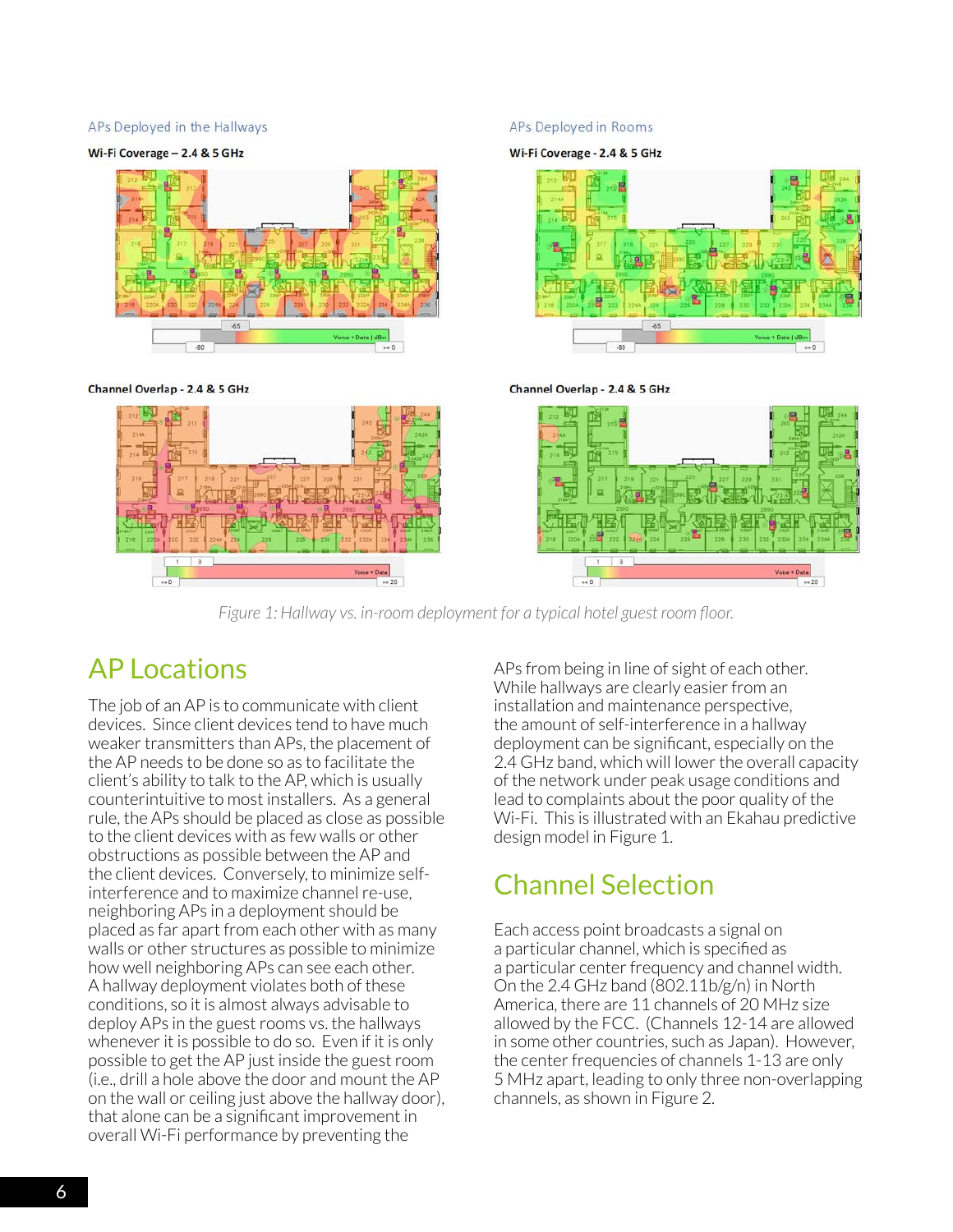The 802.11n spec allows for the optional use of 40 MHz channels on the 2.4 GHz band, by bonding two neighboring channels together. However, given that the entire usable band is only 72 MHz wide, there are no two 40 MHz channel sizes that are independent, as shown in Figure 3. This makes the use of 40 MHz channels impractical in multi-AP deployments, though it is still unfortunately fairly common to see in practice as many vendors allow this channel width in their default settings.

The 5 GHz band is much larger (over 555 MHz, semi-contiguous), and thus makes selecting independent channels and using larger channel widths via bonding neighboring channels much simpler. 802.11a allowed the use of 20 MHz channels. 802.11n allows the use of 40 MHz channels, and 802.11ac allows the use of up to 80 MHz or 160 MHz channels. This is shown in Figure 4. Note that over 2/3 of the frequency space, however, is also used by legacy military, radar, and weather systems, leading to FCC requirements to detect and move off those channels if such external systems are detected. As a result, much of the UNII-2 and UNII-2e bands are not supported by some consumer devices, leading to only two 80 MHz channels and zero 160 MHz channels.

When deploying in hospitality environments, the goal is to avoid self-interference between neighboring APs. Even in environments where the APs are located in the guest rooms, it is



*Figure 2: 20 MHz channels on the 2.4 GHz frequency band. 1*



*2.4 GHz frequency band. 2*

advisable to use a static and alternating channel pattern on both the 2.4 GHz and 5 GHz bands for all APs on the guest room floors to minimize the chances of self-interference. Only 20 MHz channel widths should be used on the 2.4 GHz band. On the 5 GHz band, some deployments may be able to use 40 MHz or even 80 MHz channels, depending on the density of the rooms and the AP placement. As an example, a typical mid-rise or high-rise hotel should generally use 20 MHz or 40 MHz channels. A hotel consisting of multiple separated buildings with only a few guest suites per building (i.e., only one or two APs per building) may be able to safely utilize 40 MHz or even 80 MHz channels on the 5 GHz band.



#### 802.11ac Channel Allocation (N America)

<sup>1</sup>Coleman, D. and Westcott, D. CWNA Certified Wireless Network Administrator Official Study Guide: Exam CWNA-106. 4th edition. John Wiley & Sons, Inc., Indianapolis, IN. ISBN 978-1-118-89370-8. Copyright 2014. <sup>2</sup> Coleman, D. and Westcott, D. CWNA Certified Wireless Network Administrator Official Study Guide: Exam CWNA-106. 4th edition. John Wiley & Sons, Inc., Indianapolis, IN. ISBN 978-1-118-89370-8. Copyright 2014. <sup>3</sup> Adapted from <https://twimgs.com/networkcomputing/news/2013/10/graphic-80211-acChannels-all.png>

*Figure 4: Channels on the 5 GHz frequency band. 2.4 GHz frequency band. 3*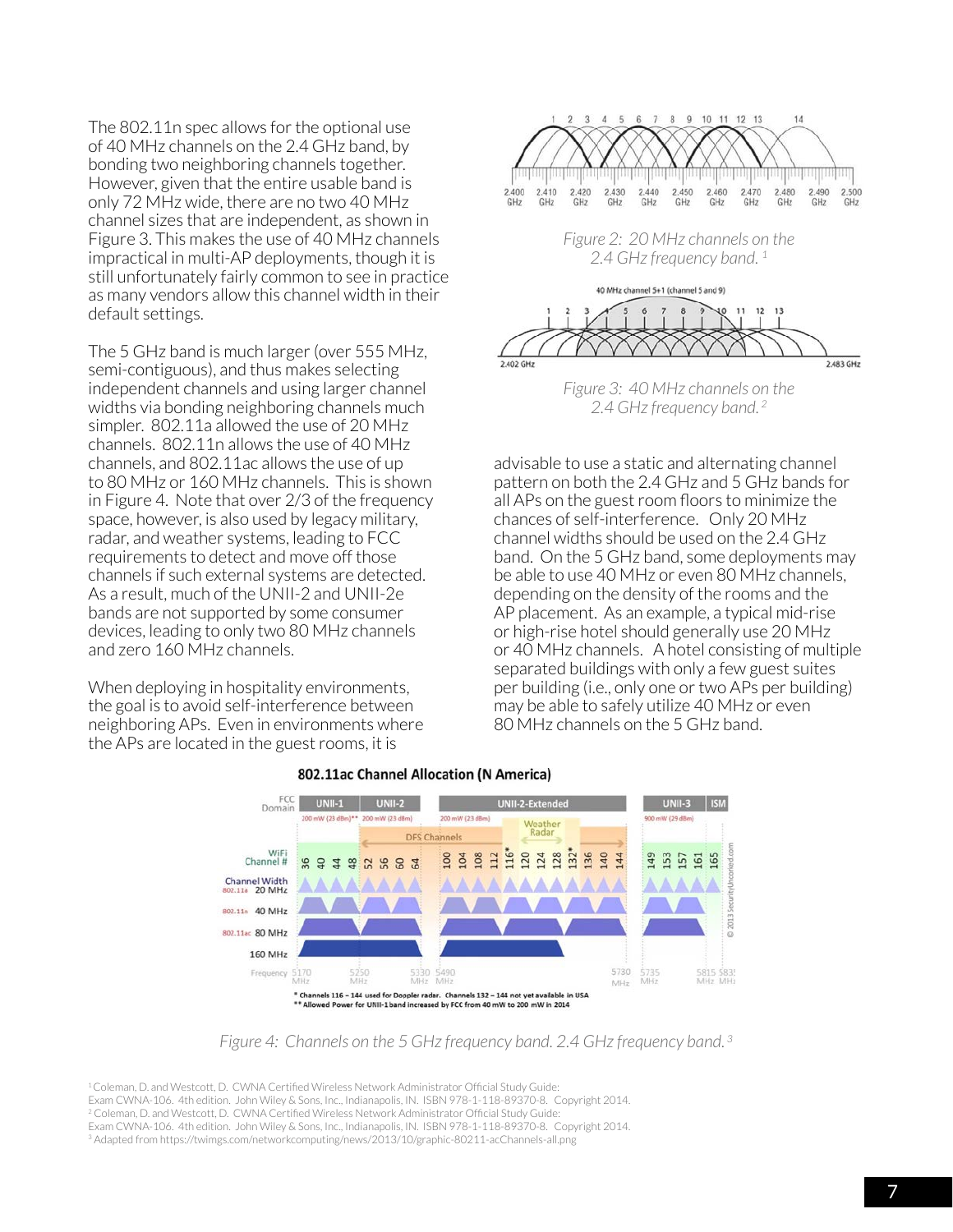

Most smartphone, tablet, and appliances use relatively weak transmitters in order to preserve both space within the device and battery life.

### Transmit Power

Transmit power of a radio is proportional to its effective range – the higher the transmit power, the more distance that a signal can travel, and/or the more physical materials that it can penetrate, and still be resolved at the receiver. Additionally, a stronger signal at a given distance generally results in a higher signal to noise ratio, allowing for more complex modulation and coding schemes and thus faster data speeds.

In early Wi-Fi deployments, which were primarily driven by the functional requirement for coverage, it was common to turn up the power on the AP

transmitter as high as is allowed by FCC and IEEE regulations. This approach was sufficient when most clients had reasonably strong transmitters themselves, such as laptops.

With the emergence of smartphones, tablets, and network appliances, however, which are commonplace in hospitality environments, there is often a transmit power mismatch that leads to a range mismatch. Most smartphone, tablet, and appliances use relatively weak transmitters in order to preserve both space within the device and battery life. As a result, the situation develops where the client device can receive the relatively strong transmissions of the access point, but the access point cannot receive the relatively weak transmissions of the client device in response. Accordingly, though non-intuitively, the effective coverage area is driven more by the client devices, and the AP power levels should be set to better match the limitations of the clients.

Finally, as compared to 5 GHz, 2.4 GHz has less free space path loss and attenuation through standard building materials, giving it a larger effective range at a given transmit power level. When using a dual band access point, one generally wants to have the coverage area equivalent for both bands. This generally leads to a 4-6 dB difference in power levels on the 2.4 GHz band as compared to the 5 GHz band. In high density environments, it is not unusual to install a denser deployment of APs and then disable the 2.4 GHz band on some of them.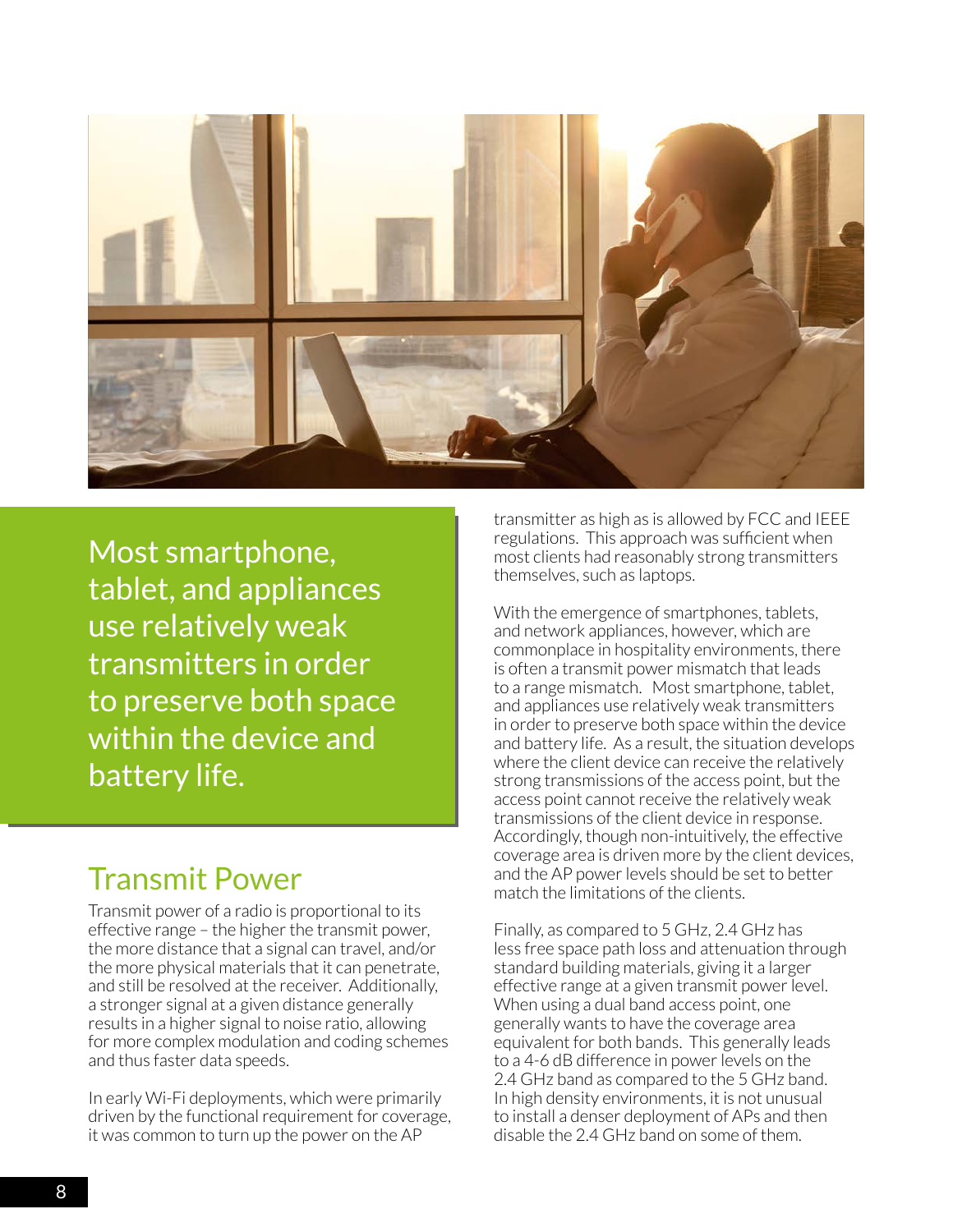

# Control and Monitoring: Captive Portal

A *captive portal* is a Layer 3 appliance used to authenticate users prior to allowing them full access to the Internet. Captive portals are typically deployed in network environments that don't utilize any Layer 2 authentication or encryption (i.e., open networks). Captive portals are very common for regulating guest network access in hospitality deployments, and some captive portal appliances are specifically designed for the hospitality vertical. Nonetheless, captive portals can and do get deployed in any vertical where guest access to the Internet is required on an isolated VLAN. Thus, captive portals are fairly ubiquitous for guest networks across many different verticals, such as apartment buildings and student housing that offer Wi-Fi as an amenity, hospitals and healthcare facilities that provide Wi-Fi access for patients and visitors, government offices, schools, etc.

Since the captive portal is a Layer 3 application, it is usually deployed as a dedicated appliance, either as part of the site's gateway or as a bridged Ethernet appliance in-line with the gateway.

As captive portals generally only intercept HTTP traffic, any other traffic, such as HTTPS or POP3/IMAP from an email application will simply get blocked without explanation. This is especially problematic for devices that do not have web browsers built into them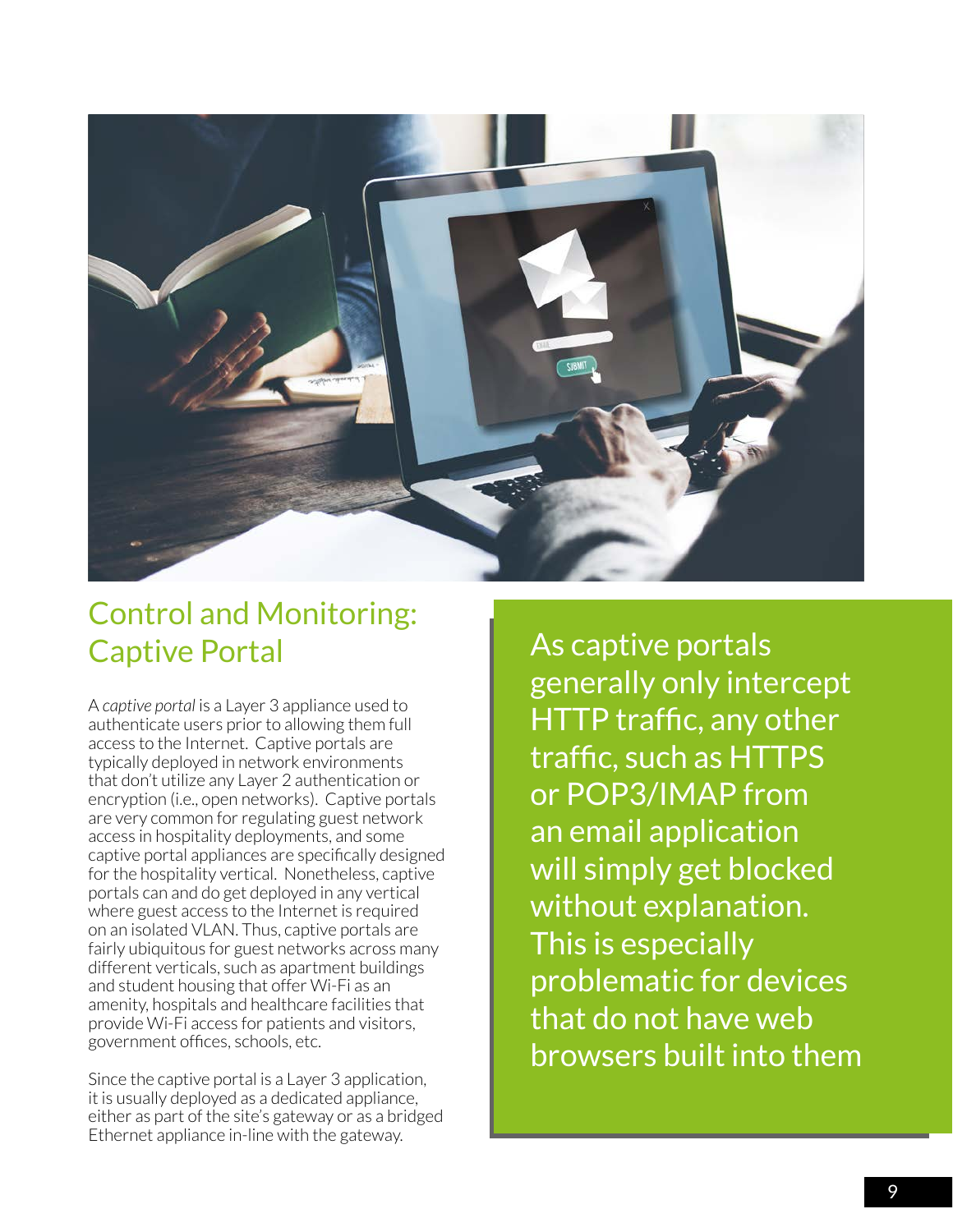Higher end captive portal appliances were generally cloud managed long before the term "cloud management" was even coined, though lower end appliances operate as standalone devices. There are captive portals that are purely cloud-based, though still require an on-site router or wireless controller that can support the service.

When a user connects to the network and first attempts to reach the Internet, the captive portal will intercept outgoing HTTP traffic and redirect the user to a *splash page.* The user generally has to enter some type of credential and/or accept *Terms of Use* to be allowed through the captive portal to the Internet. At a minimum, the splash page is usually branded with the logo of the property and/or the network operator, and may include images relevant to the site.

Typical login methods for captive portals are as follows:

- Terms and Conditions (T&C): In virtually all captive portal networks, the user must acknowledge agreement to a set of terms and conditions to use the network. On most free guest networks, this is the only requirement. To login, the user simply checks a box indicating agreement or clicks directly on the login button.
- **Username and Password:** This login method is common for MDU networks like apartment buildings and student housing, to ensure the user is authorized to use the network. This method is also what is used for paid access, where paid access is based on an hourly, daily, weekly, or monthly subscription. This way, the network owner can track who has paid for

Thus, most captive portals violate the (usually unstated but still important) requirement to make access easy for users.

access, and disable accounts automatically once the subscription expires. The captive portal can also be used to restrict upstream and downstream bandwidth based on the user's paid subscription level, as well as limit the number of different client devices that can use the same login account.

- **Code:** This method is common in hospitality environments as well as conference centers, to ensure that only guests of the facility are allowed to use the network. The guest is given a code upon check-in to access the network, and enters this code on the splash page. Most hospitality environments are setup to rotate the code on a weekly or monthly basis, though some environments will have a fixed code for the life of the network, which ultimately proves insecure.
- Name and Room Number: This method is common in hospitality environments, and generally the captive portal appliance communicates with the hotel's *property management system (PMS)*, so the user can only log into the network while they are checked into the hotel. This setup is required if the hotel is charging for the Wi-Fi service and having the charge included on the hotel bill, though even hotels that provide free access often use this method to ensure usage only while a user is checked in as a hotel guest.
- Social Media / Email: Many network operators use the splash page to collect social media or email addresses from users to populate their marketing lists. This method is common in retail outlets like shops and restaurants.
- Advertisements: In an attempt to *monetize* their networks, some network operators use the splash page to show either image or even video advertisements from 3rd parties. By definition, the users are a captive audience.

In most scenarios, once a client device logs in, it will be *MAC Authenticated* for a certain amount of time, so the client device will bypass the splash page and automatically log in. In hospitality environments, this typically expires after 24 hours. In MDU environments, this assignment is usually permanent.

As captive portals generally only intercept HTTP traffic, any other traffic, such as HTTPS or POP3/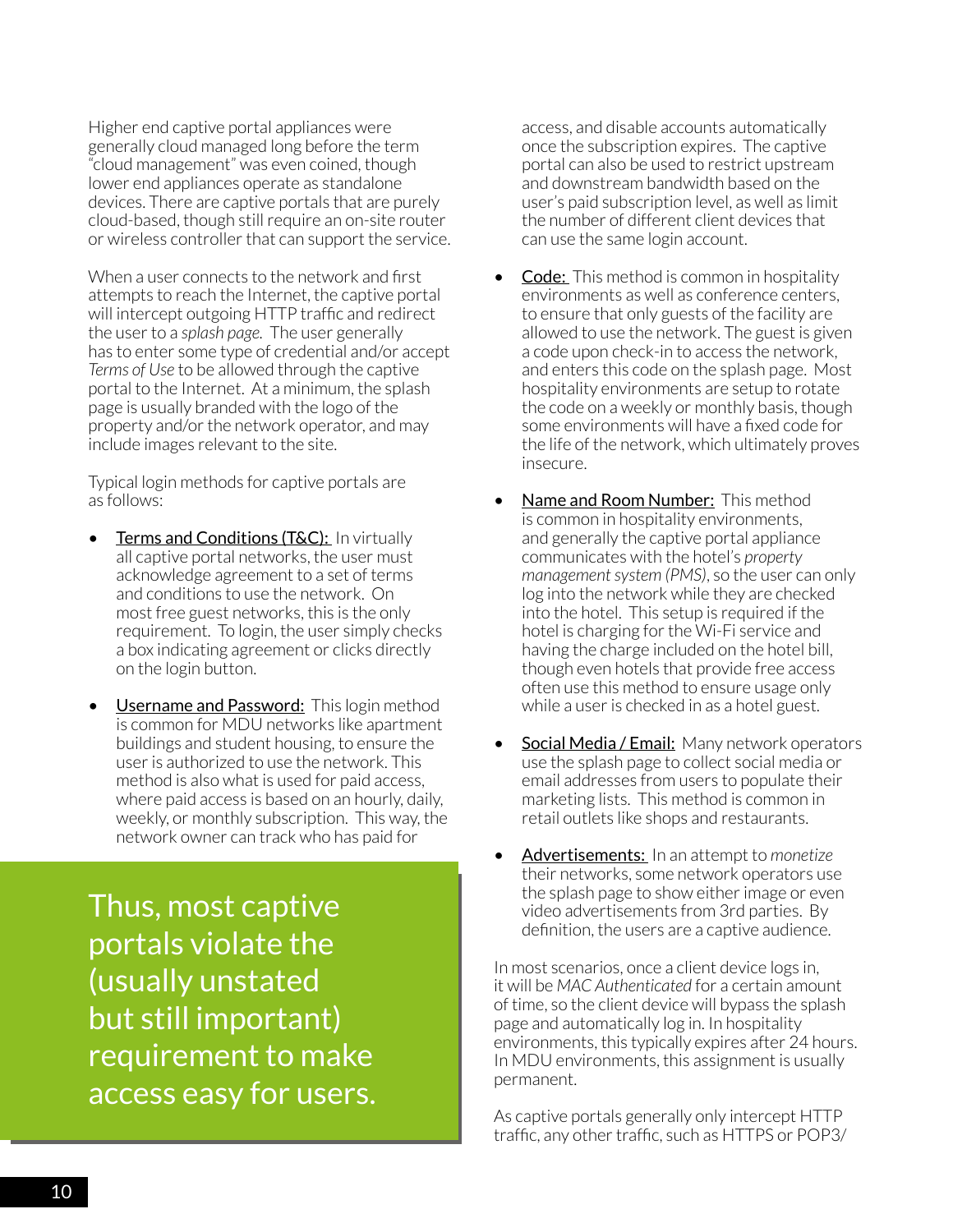

IMAP from an email application will simply get blocked without explanation. This is especially problematic for devices that do not have web browsers built into them (e.g., gaming consoles, VoIP handsets, IoT devices, etc.). Such devices usually need to be manually MAC authenticated to be granted access to the network.

Most captive portal appliances are either quite expensive and/or very difficult to program and manage. Usually, both are true. Accordingly, in recent years, many AP vendors have added captive portal capabilities to their controllers because of market demand. Because APs are Layer 2 devices and captive portals are fundamentally a Layer 3 mechanism, the AP is fundamentally the wrong place for this functionality. (Strictly speaking, it is an OSI Layer violation). The captive portals offered by most AP vendors therefore tend to be very limited in their capabilities, and even that basic level of functionality requires convoluted liberties to be taken with the control architecture. Those AP vendors that also bundle Layer 3 solutions as part of their architecture have a better chance of doing this properly.

To make matters worse, most captive portal splash pages are not designed and implemented very well. The login process often requires clicking on multiple screens to get access, in addition to having to provide email or social media contact information or, in some cases, having to watch an advertisement. Thus, most captive portals violate the (usually unstated but still important)

requirement to make access easy for users. Captive portals are still widely used, however. They are necessary if the property is charging for the service, either via credit card or via integration with the hotel's property management system (PMS). While most hotel chains have stopped charging for Wi-Fi access, some higher-end hotel chains still charge for the service. Of these, most hotels have migrated to a hybrid model. In one common iteration, members of the hotel's frequent guest program can enter their membership number and get the service for free, whereas non-members have to pay. In another hybrid model, a fixed bandwidth constraint is applied for the free service, but guests can optionally buy higher speeds. In reality, hotels don't make money off of their Wi-Fi, despite years of trying to figure out ways to *monetize* their Wi-Fi infrastructure. Very few guests actually elect to pay for service, so the hybrid paid plans tend to get used as marketing tools. For example, hotels that specialize in hosting conferences will use captive portals to issue free login vouchers for conference attendees.

Even facilities that do not charge for service still utilize captive portals, based on the "requirement" to provide the T&C legalese warnings that every user agrees to but virtually no user ever actually reads. Such text is unique to each property and/or service provider, though generally include statements such as the user agrees that the service is provided as-is, the user won't download copyrighted material, the user won't hack anybody from this location, the user shall willingly give up his or her first-born child to a particular Satanic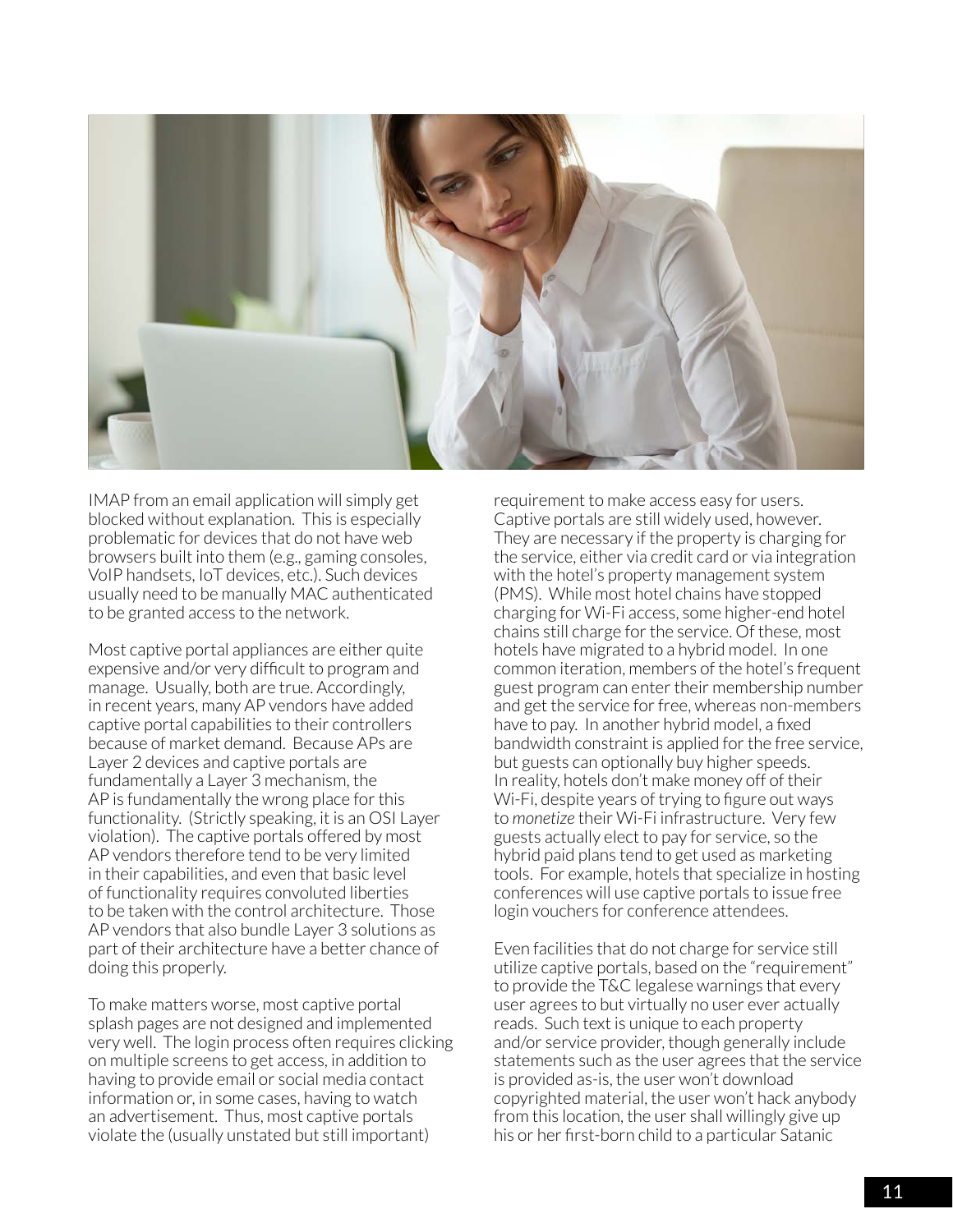

cult for ritualistic sacrifice, etc. It is not clear that stating such legalese and forcing users to acknowledge it is actually required to legally protect the network operator in case of an incident, though most network operators don't want the legal battles and expense to find out through litigation.

Network operators do need to have a mechanism to be compliant with the Communications and Law Enforcement Act (CALEA), which allows a Federal law enforcement agency to obtain a warrant to track the online connection activities of a specific subscriber. Most captive portal appliances will enable compliance by allowing a specific user to be tagged and have all of their metadata (e.g., IP addresses of external networks they are communicating with) to be logged to a syslog server. CALEA warrants are not very common. especially in the hospitality vertical, but there can be hefty fines levied against the network operator and property if a warrant is issued but the network equipment is not in place to comply.

# Control and Monitoring: Network Management

Wi-Fi network activities need to be controlled coordinated, and monitored. Some access point vendors use access point controllers with relatively "thin client" APs, so that the intelligence of the network is coordinated by a central appliance. Other vendors use standalone APs (i.e., "thick client" APs) where the APs coordinate directly

amongst themselves, using a network management system (NMS) to collect usage statistics and log data. There are three types of AP controller architectures that are commonly implemented:

- Central Architecture: In this architecture, all of the intelligence of the network is at the AP controller appliance on the network, and all traffic from the access point is tunneled to the AP controller before being routed to the appropriate destination. As Wi-Fi speeds have increased, the AP controller can become the bottleneck for performance, so this approach is generally no longer used.
- Distributed Architecture: In this architecture, all of the intelligence of the network is at the APs themselves, and an AP controller may not even be installed on the network, or if it is, only serves to collect usage statistics and coordinate AP configuration and firmware upgrades. This approach can prove problematic in more complex environments, due to the difficulties in coordinating operational functions across APs, such as client device roaming.
- Split Architecture: In this architecture, the intelligence of the network is split between the AP controller and the individual APs. The implementation of this varies by vendor, though typically all data handling functions would be handled by the AP, while management and control functions are handled by the AP controller.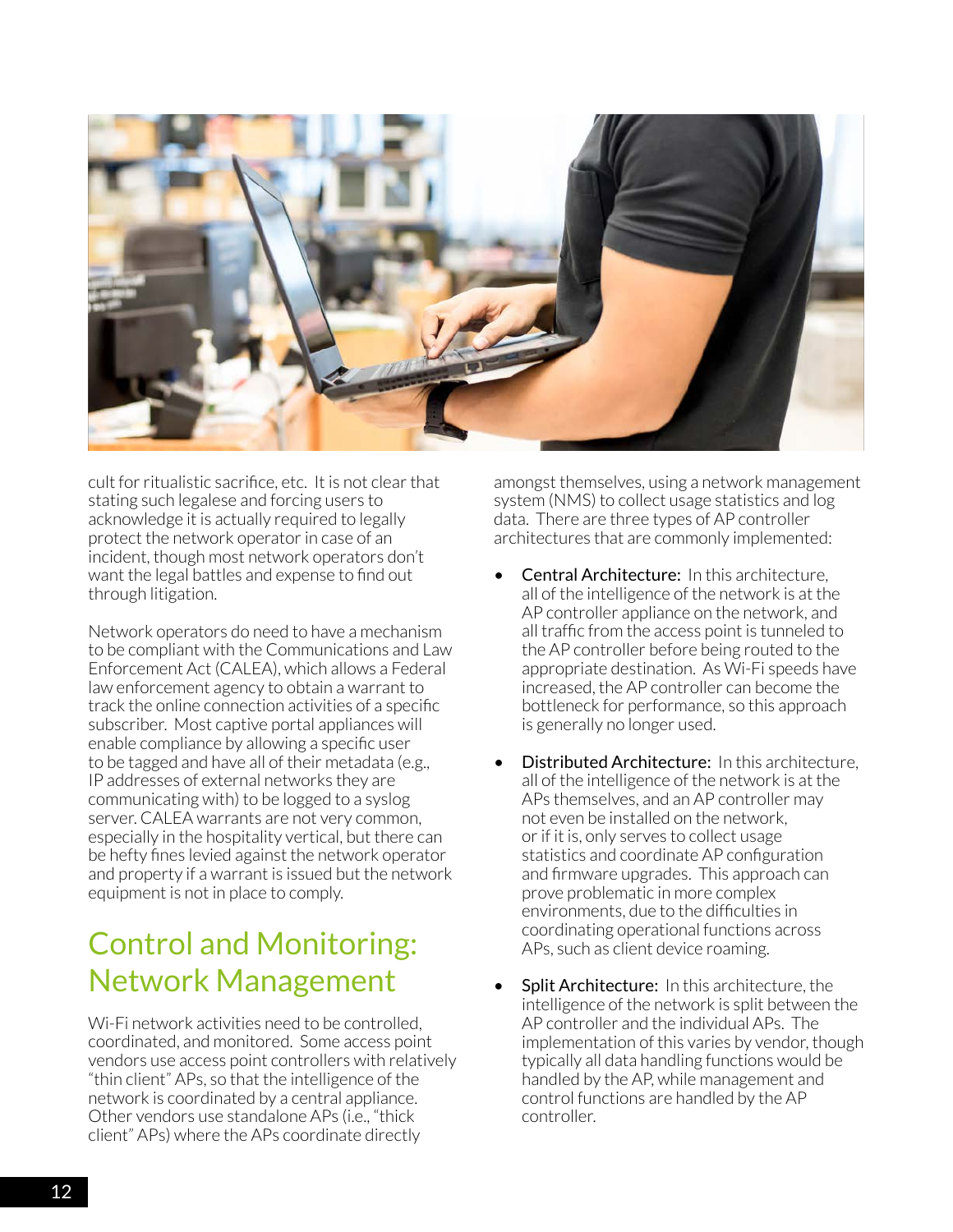

It is also common for wireless networks to be monitored and managed remotely from a remote location, such as a centralized network operations center (NOC). Many vendors have also introduced "cloud controllers," which are AP controllers that are located on a hosted server on the Internet, managing multiple individual network locations, each consisting of multiple APs.

Hospitality environments can be made to work with any of these types of control architectures. Many hospitality properties that are severely budget-constrained may still operate in standalone mode, where all of the APs are configured individually and there is no central monitoring of the network. The choice comes down to the availability / uptime requirements for the network and the preferences of the WISP doing the installation and maintenance of the property.

# Wired Network Infrastructure

Fundamentally, an access point is a device that allows one or more wireless client devices to connect to a wired network. The wired network supporting the wireless access points is, in and of itself, a complex system that requires many components, such as cabling, switches, routers, and modems. The application, coverage, capacity, and control functional requirements drive the need to provide a low-voltage cabling and switch

infrastructure that meets these requirements and does not itself become a bottleneck in communications.

# Deployment Considerations

When requirements are being gathered and design solutions are being evaluated, it is very typical to do one or more types of site surveys. Depending on the project size and scope, funding may not be available on a project to do all of these steps, though performing these surveys are highly recommended, as they can prove invaluable in validating and tuning the network design before and/or during installation. There are generally three types of site surveys that can be performed with specialized software, such as Ekahau. These surveys all generally require accurate floor plans (to scale), and most of them require site access to take measurements.

Predictive modeling: This involves building a mathematical model of the facility, using a software package such as *Ekahau Site Survey Pro* shown in Figure 5. The floor plans are loaded in, and the building materials of the walls are specified so as to account for their attenuation and reflectivity characteristics. If CAD drawings are available, *Ekahau Site Survey Pro* can automatically draw in the walls, though if not, walls can also be placed manually.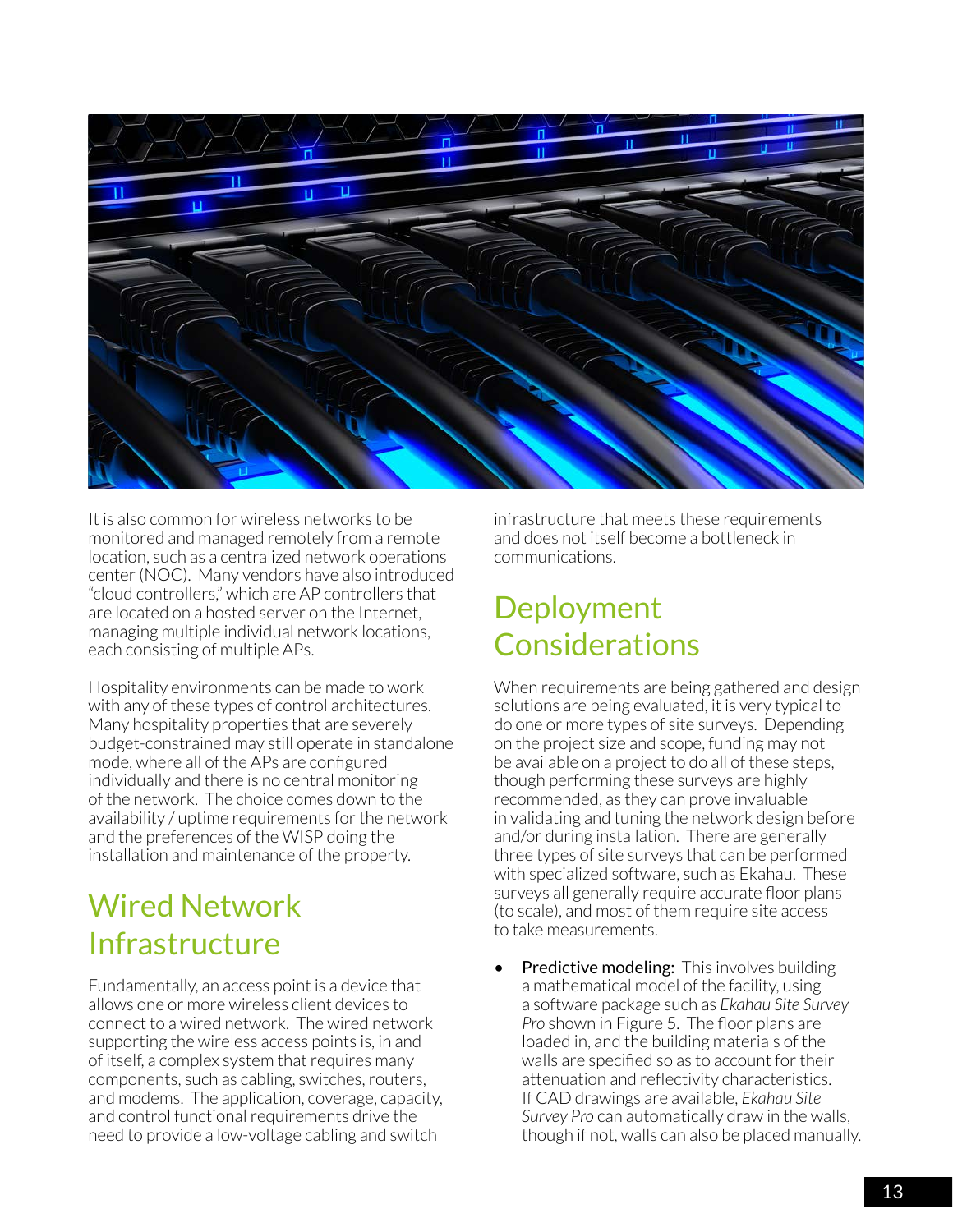Once the walls and their characteristics are defined, access points are placed to see how the signal will propagate and self-interfere. *Ekahau Site Survey Pro* has a library of the antenna patterns for most common AP vendors and models. APs can be moved around in the model, and their channel and transmit power settings varied, to evaluate how those changes impact the coverage and interference characteristics. These models are fairly straightforward and inexpensive to generate and do not require a site visit, making them fairly easy to perform. The down-side of predictive modeling is that it is a model based on simplified assumptions – if the floor plans are inaccurate or outdated, or the actual building materials behave differently than what was modeled, then the resulting design will be incorrect. Accordingly, predictive modeling is generally considered a "first step" in a Wi-Fi design to provide a coarse initial estimate as to the quantity, locations, and channel and transmit power settings of the APs for the design.

- Pre-deployment or "AP on a Stick" Survey: This is an on-site survey. If there is no existing Wi-Fi, an AP is temporarily positioned in the environment, and measurements of the room and surrounding rooms are taken to measure actual signal coverage in the environment. The results can be used to refine the predictive model by measuring actual attenuation characteristics of the walls. This type of survey can also be used to find third party Wi-Fi and non-Wi-Fi devices in the area, so that their presence can be accommodated in the design. Tools like *Ekahau Site Survey* are specifically designed for these types of measurements, though keep in mind it is only a snapshot in time. Thus, the survey may not be accurate if construction changes are made to the facility or if new neighboring Wi-Fi or other RF systems are installed after the survey is done.
- Post-deployment Survey: This survey is performed after the network is installed and operational. This is typically performed immediately after network installation to validate that requirements are being satisfied,



*Figure 5: Ekahau Site Survey Pro. 4*

4 https://www.ekahau.com/products/ekahau-site-survey/overview/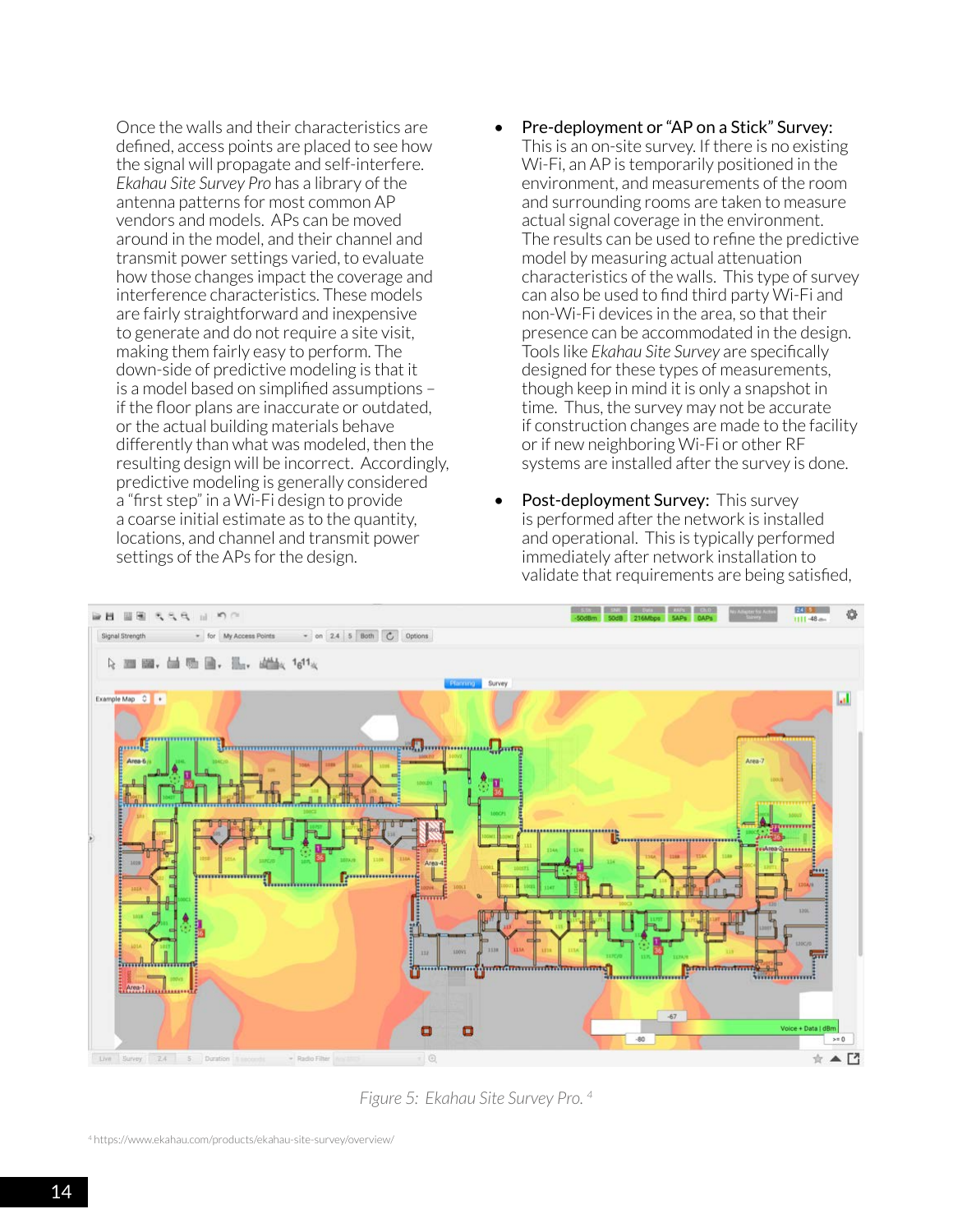as well as later on as a diagnostic tool in case of future performance issues. Mechanically, this works very similarly to a pre-deployment site survey, in that the surveyor is walking around the facility with a tool like *Ekahau Site Survey* and marks their position on the floor plan, so as to build up a complete picture of Wi-Fi performance throughout the facility. Again, keep in mind that this measurement is a snapshot in time, and thus may not reflect performance at a future time.





*Figure 6: Ekahau Site Survey for passive and active site surveys. 5*

# Conclusion

The design of a high-performance Wi-Fi network for hospitality applications is a complex engineering task subject to ever-increasing demands on its requirements and constraints. As such, design processes and measurement tools are necessary to identify and validate best practices in Wi-Fi design, and to troubleshoot problems in existing deployments, and thus maximize the performance of the network. Using these tools, high quality Wi-Fi designs can be generated and deployed to maximize the customer's expectations for performance. It is critical to understand the requirements and constraints of the hospitality project, as not all projects are created equal, and what may be appropriate in some environments may be impractical or too cost-prohibitive in others.

# About Ekahau

Ekahau is the global leader in solutions for enterprise wireless network design, optimization and troubleshooting. More than 15,000 customers, including 30% of Fortune 500 companies, run their networks with Ekahau's Wi-Fi planning and measurement solutions.

Our software and hardware solutions design and manage superior wireless networks by minimizing network deployment time and ensuring sufficient wireless coverage across all industries, project sizes, building infrastructures and levels of complexity.

We are recognized for delivering the easiest-to-use, most reliable solutions for Wi-Fi planning, site surveys, troubleshooting and optimization. Whether a corporate office, hotel, hospital or university – if the Wi-Fi works well, it has likely been built using Ekahau's Wi-Fi Design solutions.

> Learn more about Ekahau's solutions to design, optimize and troubleshoot Wi-Fi networks at www.ekahau.com or contact us at 1-866-435-2428.